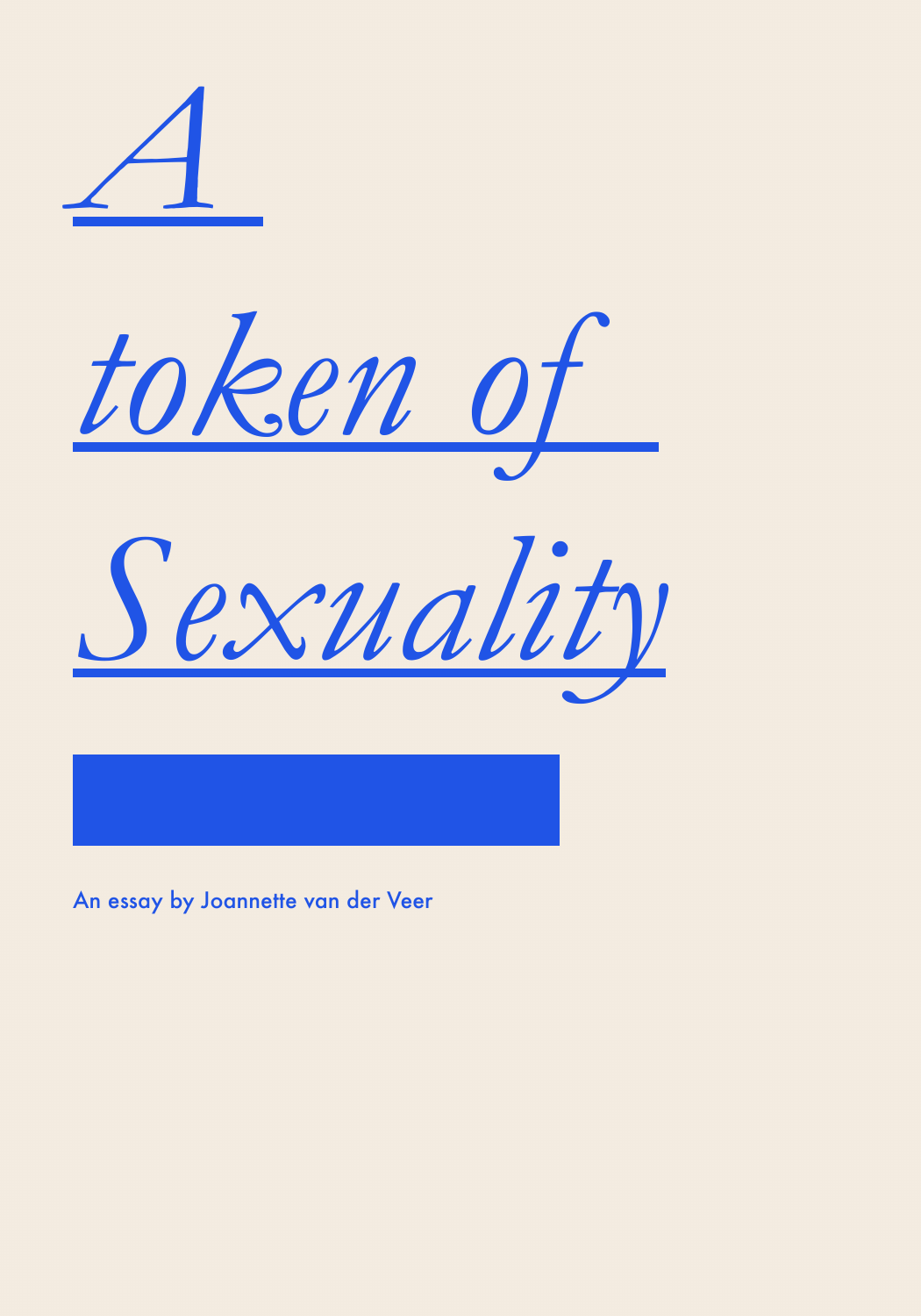## *Introduction*

A token is a thing that serves as a visible or tangible representation of a fact, quality, or feeling. It can be an expression, a symbol, a remembrance or a manifestation. Yet, it can also be a badge, a souvenir, or a keepsake.

The ways in which objects can be perceived has everything to do with the ways in which they are approached. Ettore Sottsass's penis-shaped *Shiva Vase*, for example, can be regarded as a token of the Memphis artist's sexuality at the time. When designing this vase for the company Barcelona Design, Sottsass was deeply in love with a Spanish woman. The name of the vase, Shiva, refers to the Hindu god responsible for destruction of the universe to pave way for its regeneration. The vase can be interpreted as a visual metaphor of the designer's life at the time – polluting air by means of international flights in order to regenerate his sexual self. However, when merely observing the appearance of the vase it might come across as a blunt, 'poppy', banal interpretation of the male genital. Approaching a work or object in a static way will yield a similar response. The same counts for a subject or topic. In the *For Play, Shaping Sexuality*  exhibition at Dutch Design Week 2016, the topic of design and the designer's role within the realm of sex and sexuality was investigat-

ed, interpreted and discussed by works from over 30 invited designers and artists. Surprisingly, there was not a single dildo on display. The curators advocated for a more playful, inventive, fragile and original vision on the topic of design and sexuality. But how do you cope with such a subject as a designer? What is left within the spectrum of design and sex(uality) when the sex tool is eliminated from it?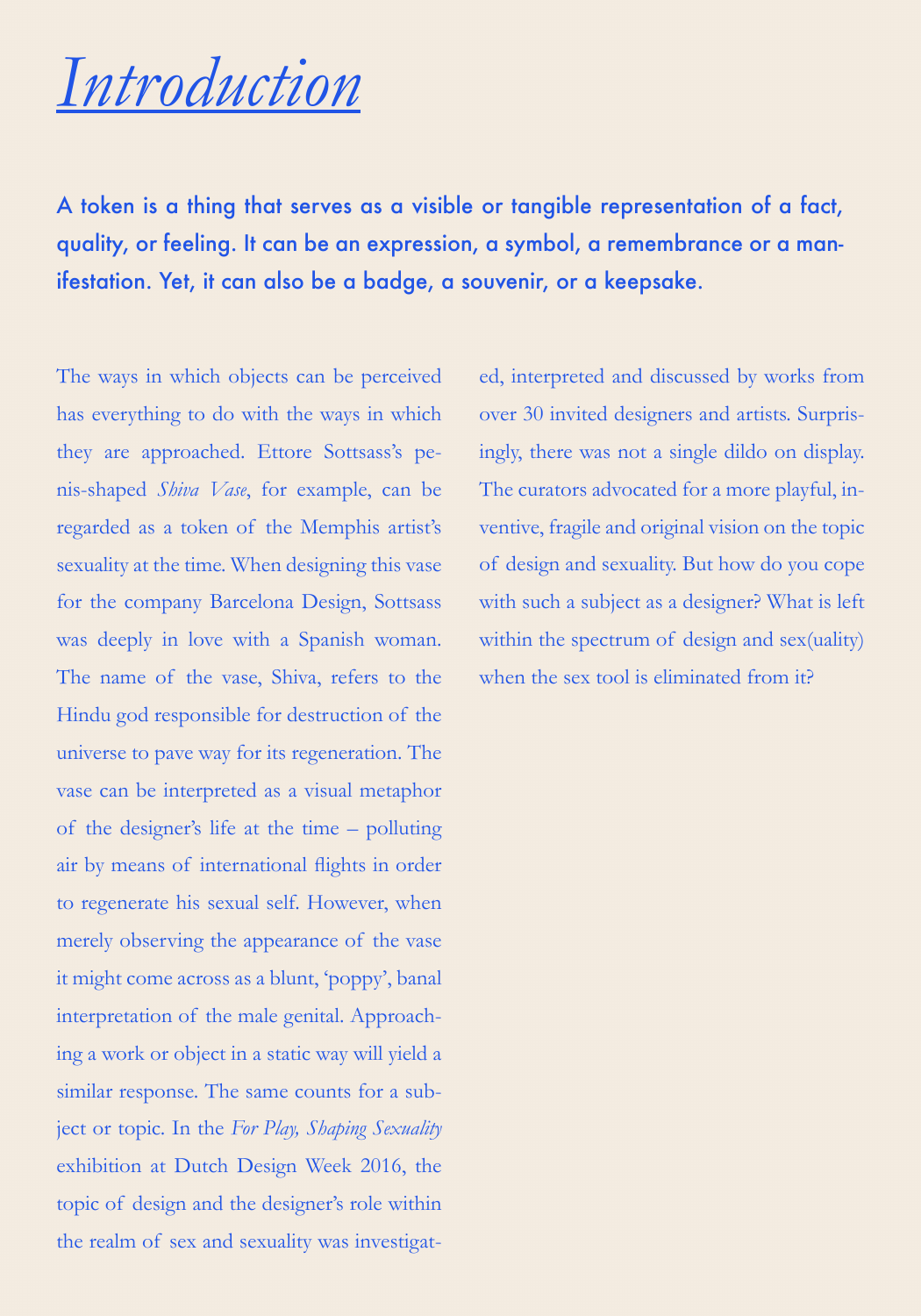## *Part 1.*

In his article 'Writing Contemporary Design into History', Stephen Hayward touches upon the subject of a post-optimal version of design history. This post-optimal version of design history is 'less likely to focus on the evolution of the 'tool-like' capacity of everyday objects than what might be called the 'emotional efficacy' of things: their ability to amuse, to disturb, to trigger memories, to solicit playful interactions'.1 Hayward mentions the *Do Hit* project by Droog Design as an example of an 'emotionally durable' product in which the consumer is invited to hammer out what might become a 'cherished heirloom': something to pass on to future generations. In this manner, the designer is viewed as a facilitator, and the outcome a product co-designed or co-created by the user or consumer. Hayward emphasizes how this poetic approach resonates with several ideas within social thought at the time, namely the presence of status anxiety, that global warming had us reconsider what we really need instead of what we merely want, and a sense that true happiness lies in the intensification of ordinary experiences. This intensification of ordinary experiences has almost become the 'new standard' for or credo of designers in their design

practice.

The everyday ritual of beauty and wellness, coffee and tea drinking, or mourning and death have been well covered by the designers of our time. Tom Dixon's *Brew* series (a copper-plated coffee set), for example, was designed to reintroduce the ritual to the everyday process of coffee making; Roos Kuipers touched upon the ritual of closing the coffin of a lost one with her *Mark the Last Veil* project; and *The Alchemist's Dressing Table*  by Lauren Davies allows its users to forge a stronger connection to their beauty rituals. However, within this intensification of ordinary experiences, sex and sexuality too often have been overlooked or subordinate within the design process of designers. Although the consumption of sex has been overly designed, the experience of moving towards sex or the exploration of one's sexuality has not. What if there was a way in which designers could design in order to let their users explore, regain, or replenish their own sexuality? Sexuality is something complex and it can take many shapes and forms: it can be something enjoyable, awkward, or physically impossible. It can even be illegal. In other words, sexuality can be anything to anyone. Therefore, dictating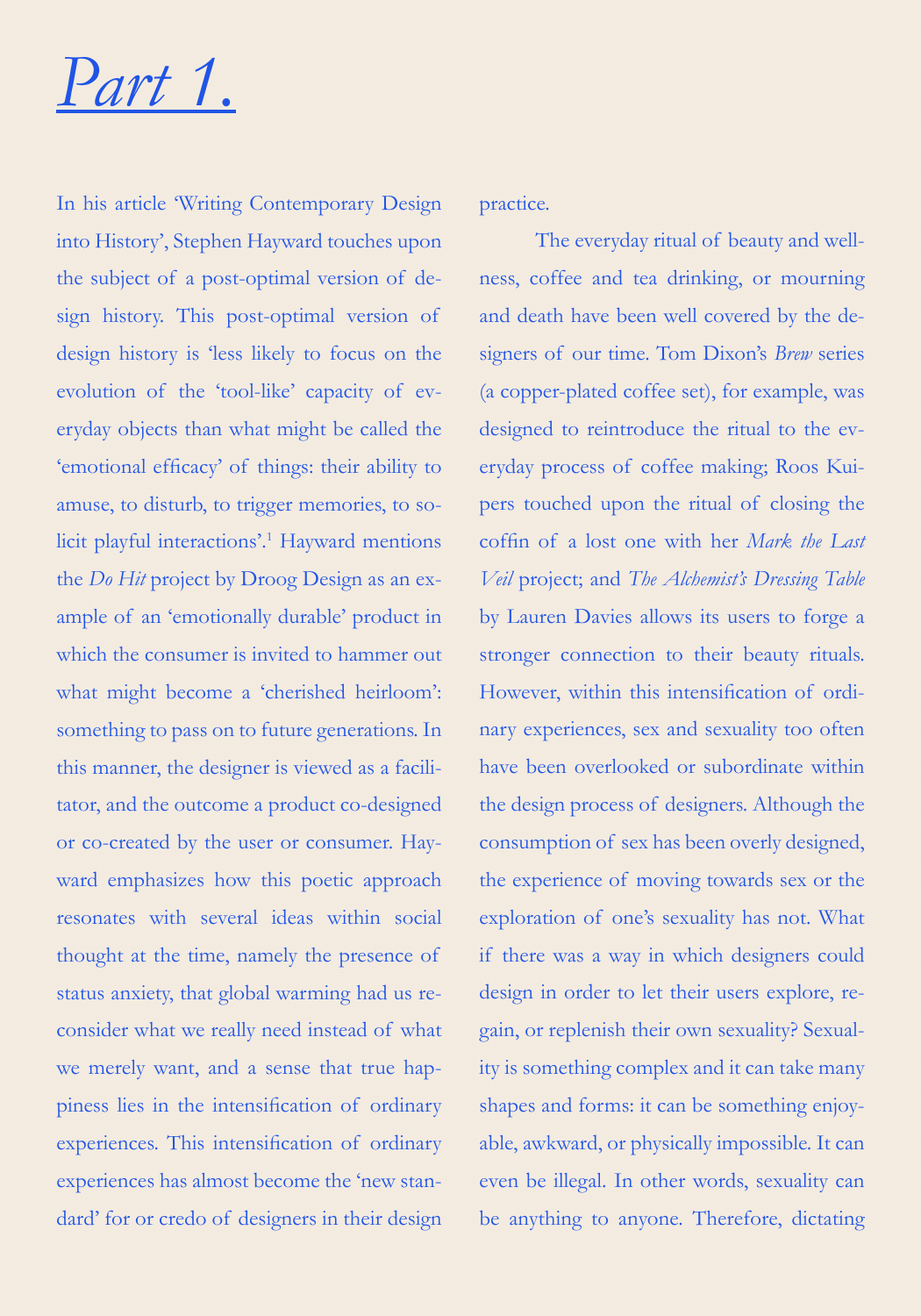how one should shape their sexuality is of no use. An ashtray is meant for ash and smoked cigarettes, a chair is meant for butts to sit on, a shirt is meant to wear, but what is meant for shaping one's sexuality?

If you think of it straightforwardly, then the designers of these ritual-related design projects did not reinvent the ritual; they just have been facilitating their users in performing it. In his book *How to think more about Sex* Alain de Botton uses the example of Edouard Manet in explaining how such a mundane subject as sex can be approached:

 *"Aside from chefs, gourmands and farmers, few people in nineteenth-century France would have likely to detect anything especially interesting in asparagus – that is, until Edouard Manet painted a tightly wrapped bunch in 1880 and thereby called attention to the inherent wonder of this spring vegetable's yearly apparition. However exemplary Manet's technical skills may have been, his painting achieves its stunning effect not by inventing the charms of asparagus but by reminding us of qualities that we knew existed but that we have overlooked in our spoilt and habituated ways of seeing. Where we might have been prepared to recognize only dull white stalks, the artist observed and then reproduced vigour, colour and individuality, recasting his humble subject as an elevated and sacramental object through which we might access a redeeming philosophy of nature and rural life." 2*

Could it be that the key to designing a valuable product or service that lets the user explore or perform her or his own sexuality lies in a designer's 'facilitatorship'?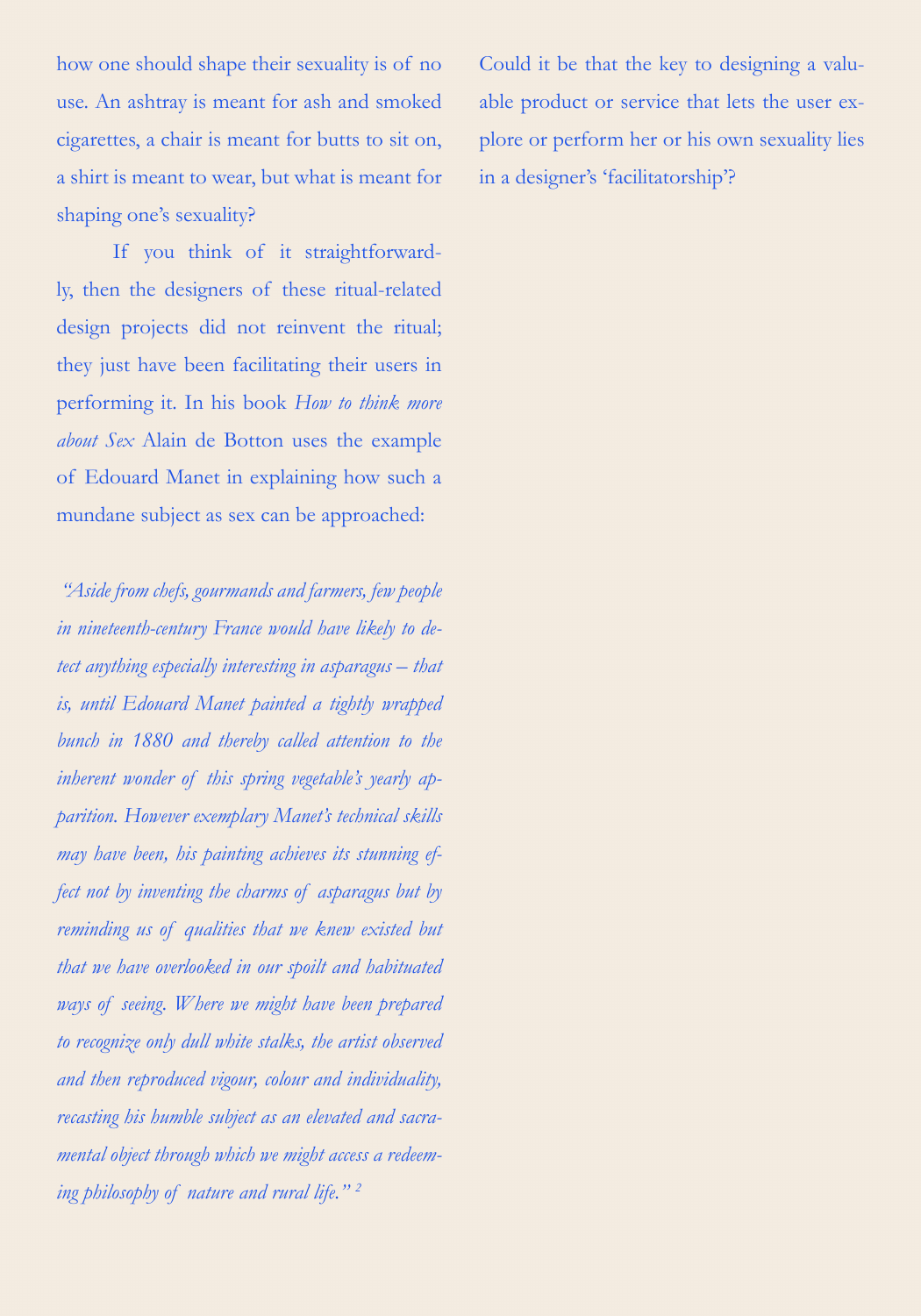

It was Arnon Grunberg who reminded me of the ordinariness of having so-called naughty thoughts with his *Homework from a Sex Rabbi.* A vertical television screen displayed Grunberg sitting at a table whilst giving examples of how the most mundane objects present in one's home can offer a not-so-mundane sexual experience. Alongside the video stood a table with a variety of household objects. It reminded me of having used clothespins in a sexual manner. After listening to Grunberg's homework assignment, I proceeded to Jason Page's *ASS-Tou*r: an audio tour that offered an insight into the process of the designers at display in the exhibition. I heard Michèle Degen read aloud the symbolic names women had given their vaginas, such as 'Tuna Town', whilst looking at her *Vulva Versa* project – a hand mirror meant to look at one's own vagina – that embraces and celebrates the fact that vaginas come in many shapes and sizes. It offered self-reflection, both literally and figuratively. The intricate subject of human relationships depicted in *Let's Stick Together*, a work by Margriet Craens and Lucas Maassen that consists of several cabinets tied together in duos by means of bondage techniques, remembered me of my own relationships.

Many of the works in the *For Play* exhibition were capable of triggering inner conversation and the process of memorizing personal experiences – whether small or big, good or bad. On the floor, pillars, and walls of the exhibition space were stickers that invited and encouraged visitors to 'do touch', 'do feel', or 'do sit' on the objects on display, triggering physical activity as well.

Before entering the secluded space where Dries Verhoeven's *Guilty Landscapes episode 4* was screened, little to no background information concerning the installation was given. As the staff members explained, reactions to the installation varied tremendously: some participants burst into laughter, others into tears. I belonged to the latter group.

*Imagine entering a room with a wall-covered screening of a Thai guy smoking a cigarette whilst looking at you. You stand there observing, watching him finish his cigarette and walk towards a portable stereo to turn on some music. He starts to make movements with his body, inexplicitly and non-verbally inviting you to join him. You start to mimic his movements; he approves of your moves and starts to mimic yours. He suggests you take off a piece of clothing, since he is only wearing golden metallic briefs. You do so and, in*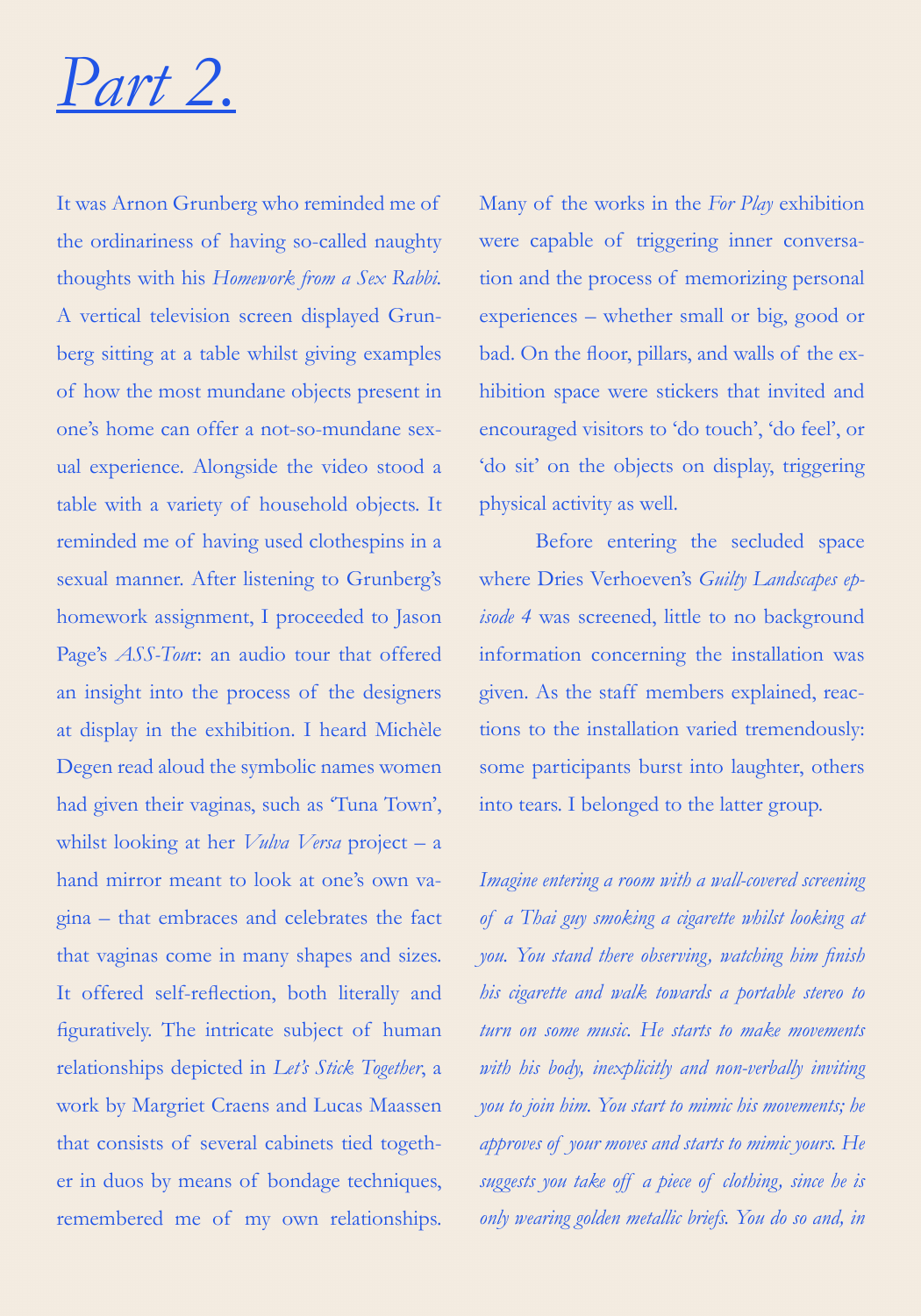*the meantime, you keep making movements and start touching yourself. You take off another piece of clothing. And another one. You dance together virtually and naked. You end up lying naked on the floor of the art space you have entered just 15 minutes ago, making repetitive movements with your lower body. Just when you start to notice you are getting aroused, the Thai guy stands up, turns off the music and leaves the desolate decor. He waves you goodbye. You get up with your pants on your ankles, not knowing how quickly you should get dressed again, confused about what has just occurred.* 

The installation moved me retroactively in that it left me with a cocktail of emotions: enticement, arousal, confusion, shame, and sadness. I wondered what happened, how I had responded to things, why I had taken off all of my clothes, if I had crossed my own boundaries, or had crossed his, and I wondered if I had just paid money for a sexual experience. After a while, I figured that I had not paid for a sexual experience but for an emotional one: an experience that had me contemplating my own sexual feelings and acts, and my sexual and emotional behavior in the past, present and future. Although every single person that bought a ticket to Verhoeven's installation walked into the same room as I did, each and every one probably had a different experience. As if each and every person had a unique code, a personal security token, that unlocked the one-of-a-kind experience of the installation.

When Jan-Pieter Kaptein gave a talk revolving around the topic of intimacy and his featured work *Fort Folly* he invited his audience to 'do hit' each other by means of starting a group pillow fight. Music was playing, people were at first a bit hesitant, but eventually they started hitting each other vigorously, joyfully. After the fight ended, Kaptein handed out badges to the pillow fighters as a token of participation. It did not matter how hard you had hit someone, or how many times; it only mattered that you took part in the activity, and had fun. Allowing yourself to play around, to release yourself from the conformity of cautiousness that is so inherent of adult life and ditto relationships, is exactly what Kaptein's *Fort Folly* is all about. It embodies the notion of a 'homo ludens', a term coined and explained by cultural theorist Johan Huizinga in 1938 in his eponymous book, that touches upon the value and usefulness of the cultural and social element of play (or playfulness). Although the phenomenon of pillow fights serves as the introduction to many a porn video, the pillow fight I participated in did not arouse. However, it was comforting and it made me and probably many other fellow pillow fighters release the tension that may have been present in our bodies.

The fact that there was no such thing